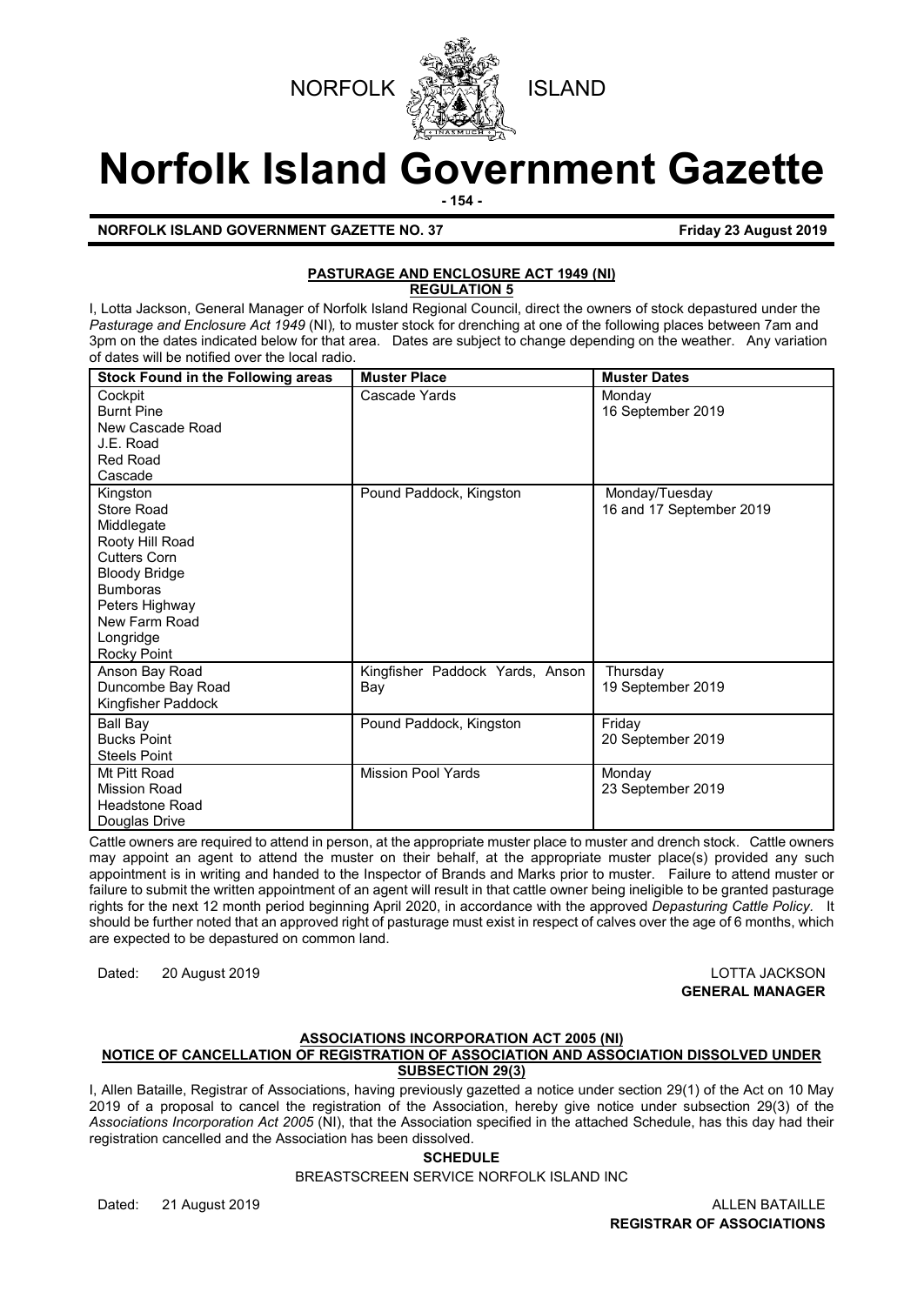#### **NORFOLK ISLAND GOVERNMENT GAZETTE NO. 37 Friday 23 August 2019**

# **COMPANIES ACT 1985 (NI)**

# **NOTICE OF PROPOSAL UNDER SUBSECTION 595(2) TO CANCEL REGISTRATION OF A COMPANY**

I, Allen Bataille, Registrar of Companies, having previously notified the company in the Schedule under section 595(1) of the *Companies Act 1985* (NI), by letter on 17 July 2019 of a proposal to cancel the registration of the company, hereby give notice under subsection 595(2) of the Act that the company specified in the attached Schedule, unless cause is shown to the contrary, at the expiration of 3 months from the gazettal of this notice, will have their registration cancelled and the company will be dissolved.

# **SCHEDULE**

DINOR PTY LTD

Dated: 21 August 2019 ALLEN BATAILLE **REGISTRAR OF COMPANIES**

# **COMPANIES ACT 1985 (NI)**

# **NOTICE OF PROPOSAL UNDER SUBSECTION 595(2) TO CANCEL REGISTRATION OF A COMPANY**

I, Allen Bataille, Registrar of Companies, having previously notified the company in the Schedule under section 595(1) of the *Companies Act 1985* (NI), by letter on 5 July 2019 of a proposal to cancel the registration of the company, hereby give notice under subsection 595(2) of the Act that the company specified in the attached Schedule, unless cause is shown to the contrary, at the expiration of 3 months from the gazettal of this notice, will have their registration cancelled and the company will be dissolved.

# **SCHEDULE**

PRUNOR PTY LTD

Dated: 21 August 2019 ALLEN BATAILLE

**REGISTRAR OF COMPANIES**

#### **COMPANIES ACT 1985 (NI)**

#### **NOTICE OF CANCELLATION OF REGISTRATION OF COMPANY AND COMPANY DISSOLVED UNDER SUBSECTION 595(3)**

I, Allen Bataille, Registrar of Companies, having previously gazetted a notice under section 595(2) of the Act of a proposal to cancel the registration of a company, hereby give notice under subsection 595(3) of the *Companies Act 1985* (NI), that the company specified in the attached Schedule, has this day had their registration cancelled and the company has been dissolved.

### **SCHEDULE**

CIVIL AND GEOTECHNICAL ENGINEERS NORFOLK ISLAND PTY LTD

Dated: 20 August 2019 ALLEN BATAILLE **REGISTRAR OF COMPANIES**

#### **COMPANIES ACT 1985 (NI)**

#### **NOTICE OF CANCELLATION OF REGISTRATION OF COMPANY AND COMPANY DISSOLVED UNDER SUBSECTION 595(3)**

I, Allen Bataille, Registrar of Companies, having previously gazetted a notice under section 595(2) of the Act of a proposal to cancel the registration of a company, hereby give notice under subsection 595(3) of the *Companies Act 1985* (NI), that the company specified in the attached Schedule, has this day had their registration cancelled and the company has been dissolved.

#### **SCHEDULE**

TOP GROUP (NI) PTY LTD

Dated: 20 August 2019 ALLEN BATAILLE **REGISTRAR OF COMPANIES**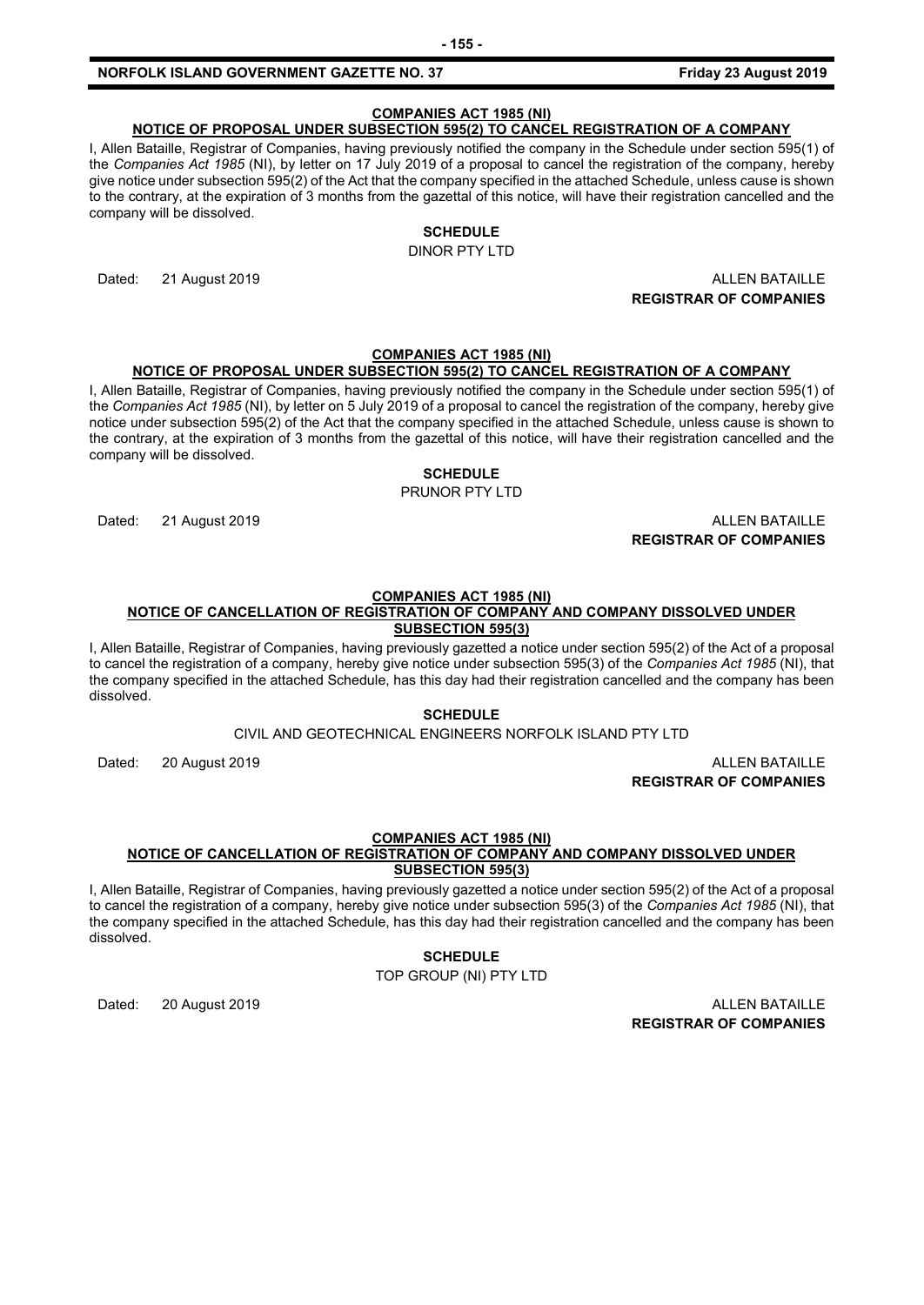# **NORFOLK ISLAND GOVERNMENT GAZETTE NO. 37 Friday 23 August 2019**

|                                                  | PLANNING ACT 2002 (NI) - SUBSECTION 43(1) NOTICE<br>DEVELOPMENT APPLICATION |  |
|--------------------------------------------------|-----------------------------------------------------------------------------|--|
| Development Application No.: DA.BA 19/2019<br>1. |                                                                             |  |
| Applicant:                                       | S S Friend & G E Friend                                                     |  |
|                                                  | PO Box 5086, PORT VILA, VANUATU                                             |  |
| Location:                                        | Portion(s) Lot: 88 Sec: 2 Por: 2a2 Sh: 24, Stockyard Road (b)               |  |
| Proposed Development:                            | Residence - Dual Occupancy: Construct two detached houses                   |  |
| Zone:                                            | Rural                                                                       |  |
| Category:                                        | Permissible (with consent)                                                  |  |

#### **Public Exhibition**

This Development Application may be inspected, during business hours, at the Planning Office at the Norfolk Island Regional Council, New Military Barracks, Kingston.

#### **Submission**

Any person may, during the period between Monday 26 August 2019 and Monday 9 September 2019, make written submissions to the General Manager about this Development Application. All submissions must state the relevant Development Application number. All submissions must be signed by at least one person making the submission. If a submission objects to the proposed development, the grounds for objections must be specified in the submission.

#### **Reviewable decisions**

Decisions made on this Development Application under the *Planning Act 2002* (NI) are reviewable decisions within the meaning of subsection 78(1) of the Act.

Dated: 22 August 2019 JODIE BROWN **SENIOR STRATEGIC PLANNER**

#### **TRAFFIC ACT 2010 (NI) TEMPORARY CLOSURE OF ROAD FOR ROAD WORKS CULVERTS 5 TO 8 – HARPERS ROAD TO CASCADE ROAD, CASCADE**

I, Phillip Wilson, Acting General Manager of Norfolk Island Regional Council, under section 50 of the *Traffic Act 2010* (NI), **close** that part or parts of the road specified in Part 1 of the Schedule to all vehicular traffic (except any vehicle specified in Part 2 of the Schedule) for and during the period **6.00 am to 4.00 pm on and from Monday 30 July 2019 to 30 August 2019** as necessary for public safety purposes and as I am of the opinion it is necessary or desirable to do so in order to carry out repairs or maintenance of the road or other necessary work.

#### **SCHEDULE**

**Part 1** – Part road closure: That part of the road from Harpers Road, Norfolk Island along Cascade Road to approximately 70 metres past the intersection of Cascade Road and Youngs Road relevant to works on Culverts 5, 6, 7 and 8 shown on the attached plan and maps with the start and end of the road works site to be as officially signposted by the Council or as directed by Council workers at the works site or as directed by police from time to time during the period which from time to time may be a closure of all of the road or a closure of only a part of the road or a closure of one or more carriageways of the road, as needed for the road works.

**Part 2** - Exempted classes of vehicles –

- (a) Vehicles and plant authorised by the General Manager of the Norfolk Island Regional Council or delegate thereof for delivery of goods or services
- (b) Council vehicles and plant involved on official business
- (c) Police, ambulance, fire services and emergency vehicles on official business
- (d) Vehicles authorised by OIC Police or delegate thereof

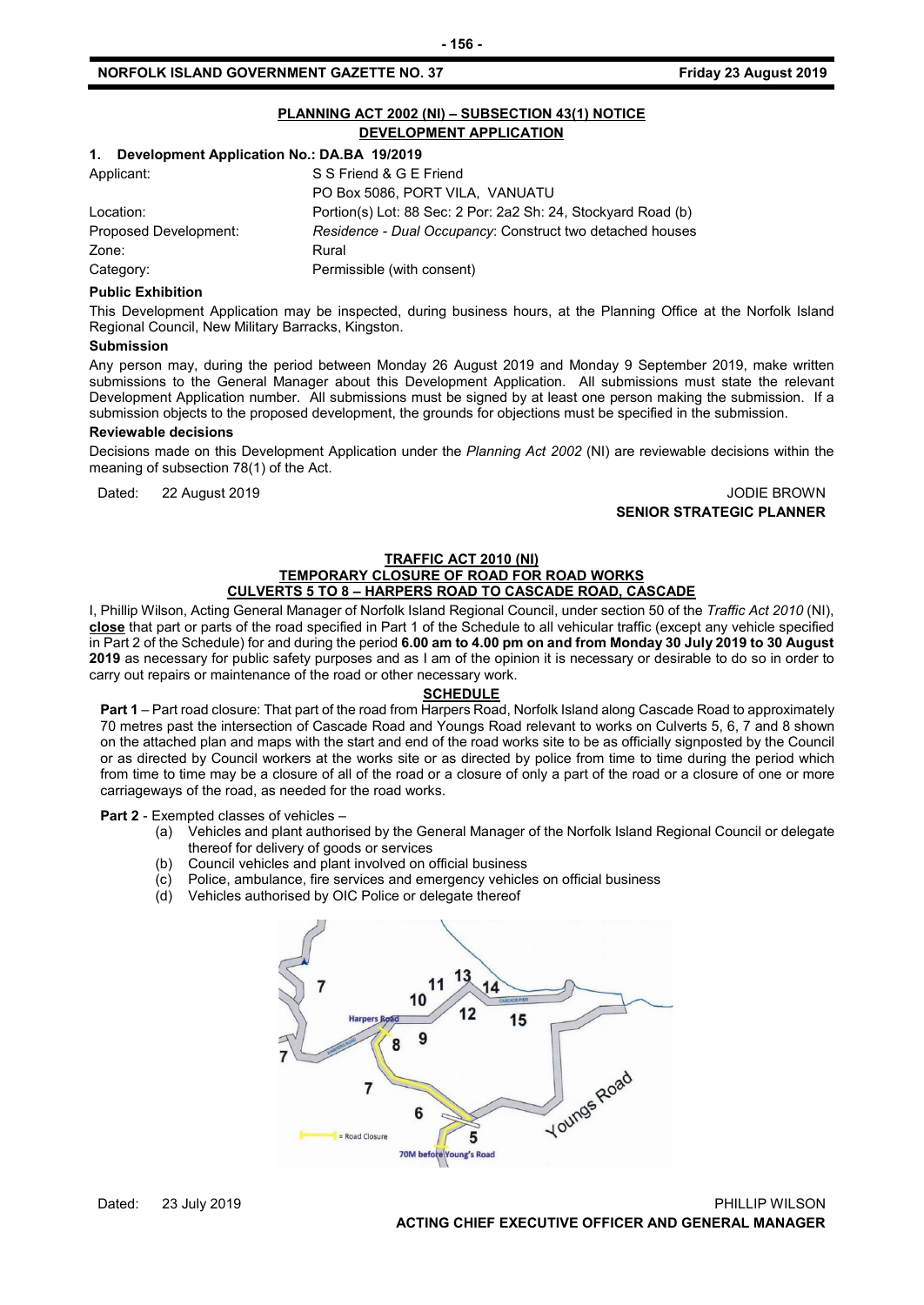### **NORFOLK ISLAND GOVERNMENT GAZETTE NO. 37 Friday 23 August 2019**

#### **SUPPLY AND INSTALL GENERATOR AND BATTERIES REQUEST FOR TENDER 17/19 (SPT701920NIRC)**

Regional Procurement is calling a Single Source tender on behalf of the Norfolk Island Regional Council and Norfolk Electricity.

**1. PURPOSE**: A Design and Construct Contract for the replacement of Generator no. 5 and supply and installation of a new Battery Energy Storage System at the Norfolk Island Powerhouse.

It is envisaged that the successful tenderer will commence this engagement on or about 18 October 2019, subject to Council approval.

**2. INVITATION**: Tender responses are to be submitted to Regional Procurement by the deadline, 10:00am (Sydney time), Tuesday, 10th September 2019. (Submissions shall be via the Electronic Tender Box via TenderLink – see the link below.)

**3. MANDATORY PRESENTATIONS**: Tenderers are advised that a shortlist of up to three (3) tenderers will be required to attend a mandatory meeting to deliver a short (20-minute) presentation to the Evaluation Panel on their respective submissions.

| <b>DATE:</b>  | Saturday 28 September 2019.                                   |
|---------------|---------------------------------------------------------------|
| TIME:         | Commencing at 10:00am.                                        |
| <b>VENUE:</b> | The Governor's Lodge, Queen Elizabeth Avenue, Norfolk Island. |

Shortlisted tenderers will be contacted on or about 17 September 2019.

All presentation meeting costs associated with transport, accommodation or otherwise are to be borne by the tenderer. Shortlisted tenderers are encouraged to book flights and confirm visa requirements ASAP due to the limited number of flights in and out of Norfolk Island.

Failure to have a bona-fide company representative at this meeting WILL render your company ineligible to tender.

Tenderers are to note the requirements of the documents contained in the 'Information' zip folder.

A hard copy is required to be submitted to the Tender Box, 59 Bonville Avenue, Thornton 2322, as per the Invitation to Tender. Responsibility for lodgement of completed tender documents by the deadline lies solely with the Tenderer. Tender lodgement information is provided in the tender documents. Norfolk Island Regional Council and Norfolk Telecom are not bound to accept the lowest tender, or any tender submitted. All inquiries are to be lodged via the TenderLink (see link below).

**Closing date:** 10.00am AEST Tuesday 10 September 2019 **Information and submissions:** via Tenderlink [www.tenderlink.com/regionalprocurement](http://www.tenderlink.com/regionalprocurement)<br>Contact person: Peter Salafia +61 2 49784044, or Support Services +61 2 **Contact person:** Peter Salafia +61 2 49784044, or Support Services +61 2 4978 2046

Dated: 9 August 2019 **BRUCE TAYLOR** 

**MANAGER GROUP SERVICES**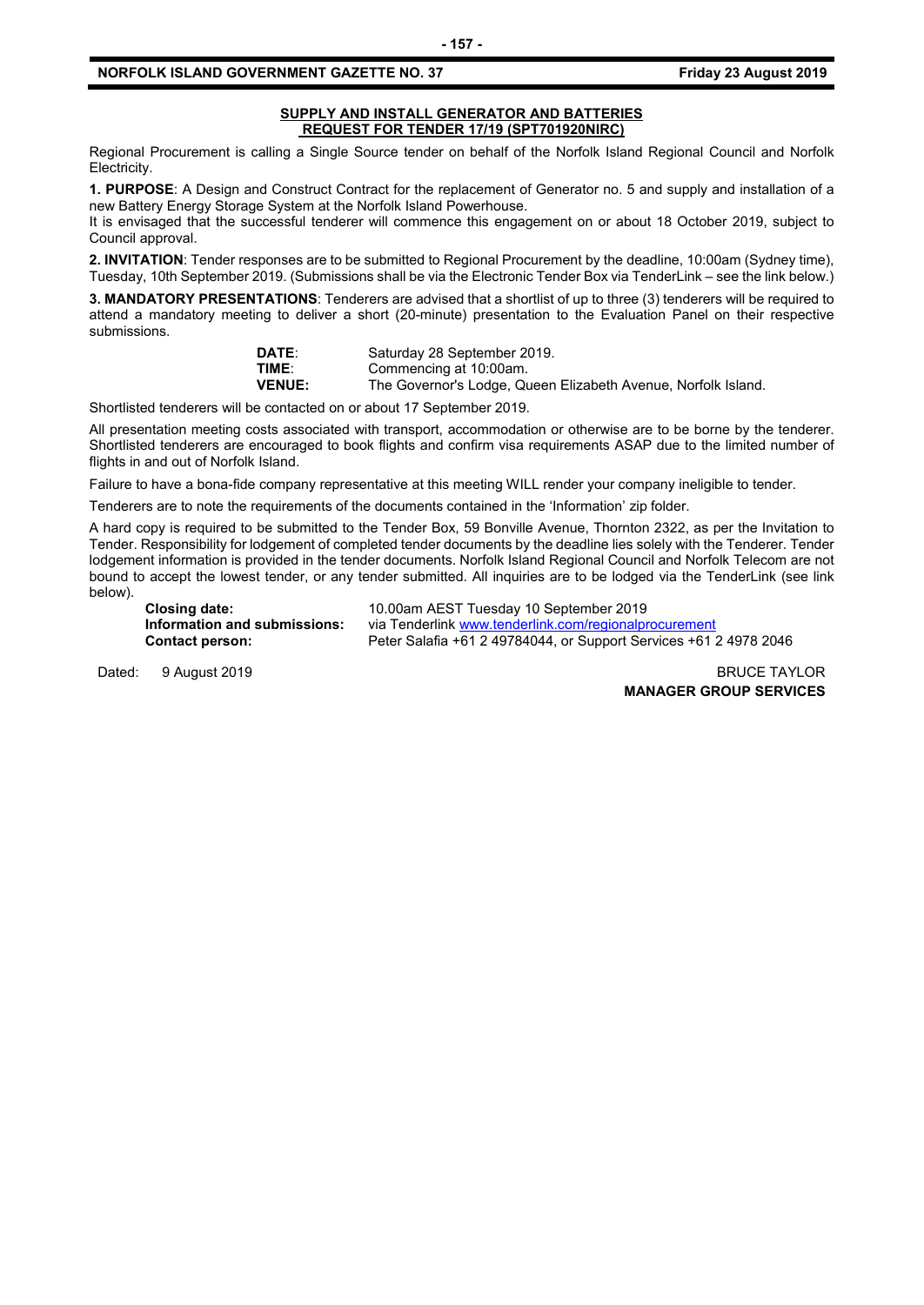# **THREE (3) FULL TIME APPRENTICESHIP POSITIONS VACANT**

Norfolk Island Regional Council is seeking applications from enthusiastic, suitable persons to join the Council team. The relevant Position Descriptions listing the full set of key accountabilities and competencies are available from our website <http://www.norfolkisland.gov.nf/your-council/working-council>

# **Job Number: NIRC201920-06**

### **Apprenticeship – Plumbing (1132)**

Norfolk Island Regional Council is offering a four (4) year Plumbing apprenticeship, which involves on the job training with Council combined with formal study of the relevant Certificate III course with an accredited training provider. The course provides national competencies to undertake training in your relevant field.

As a Plumbing apprentice, you will assist qualified tradespeople in all areas of the plumbing profession such as plumbing and related maintenance on new and existing buildings and structure.

**Enquiry Contact Officer – Alan Buckley - phone +6723 50057 or emai[l alan.buckley@nirc.gov.nf](mailto:alan.buckley@nirc.gov.nf)**

#### **Job Number: NIRC201920-07**

#### **Apprenticeship - Electrical (1133)**

Norfolk Island Regional Council is offering a four (4) year Electrical apprenticeship, which involves on the job training with Council combined with formal study of the relevant Certificate III course with an accredited training provider. The course provides national competencies to undertake training in your relevant field.

As an Electrical apprentice, you will assist qualified tradespeople in areas such as general construction, domestic and industrial wiring, switchboards, low and high voltage substations and distribution network, airport lighting, emergency generators.

**Enquiry Contact Officer – Alistair Innes-Walker - phone +6723 22001 or emai[l alistair.innes-walker@nirc.gov.nf](mailto:alistair.innes-walker@nirc.gov.nf)**

#### **Job Number: NIRC201920-08**

#### **Apprenticeship - Telecommunications (1134)**

Norfolk Island Regional Council is offering a four (4) year Telecommunications apprenticeship, which involves on the job training with Council combined with formal study of the relevant Certificate III course with an accredited training provider. The course provides national competencies to undertake training in your relevant field.

As a Telecommunications apprentice, you will assist qualified tradespeople in areas such as installation and configuring equipment in connecting technologies that integrate radio, optical and internet protocol (IP) based applications. Installation requirements, test installed equipment, run fault finding checks and maintenance of Council's telecommunication assets.

**Enquiry Contact Officer – Alistair Innes-Walker - phone +6723 22001 or emai[l alistair.innes-walker@nirc.gov.nf](mailto:alistair.innes-walker@nirc.gov.nf)**

#### **Salaries for all Council apprenticeships are:**

**1st year \$28,334.47 per annum (pa), 2nd year \$33,486.19pa, 3rd year \$38,637.92pa, 4th year \$46,365.50pa Minimum salary for adult apprentice \$44,770.27pa (subject to changes in the Enterprise Agreement).**

Norfolk Island Regional Council Values are at the core of our work. It is expected that your conduct will reflect Council's values and your commitment to those values will be central to your successful performance as an employee of Council.

These are full time roles for a period of 4 years, with salary and conditions of employment being paid in accordance with Council's Enterprise Agreement 2018. **Employment to commence January 2020 and you must be able to commit to block training, off island, at a TAFE NSW Campus early 2020.**

Successful applicants will be required to undergo a pre-employment medical examination at Council's expense.

#### **Please note that Council cannot guarantee ongoing employment at the completion of the apprenticeships.**

General enquiries may be made to Human Resources Office[, hr@nirc.gov.nf](mailto:hr@nirc.gov.nf) or phone Thomas Andresen on +6723 22001, Ext. 5 or Ext.115.

9.5% superannuation, employer contributions only made if monthly wages exceed \$450 (before tax).

Appointments will be made on merit in compliance with the principles of Equal Employment Opportunity. If you are interested in the advertised positions you will need to send a written application addressing the competencies and qualifications contained in the Position Description. Applications must also include a resumé/curriculum vitae and two recent work-related referees. Please note that if you do not fully address the competencies and qualifications criteria you may be excluded from being shortlisted for further progression in the recruitment process. Applications are to be lodged by **email** to [hr@nirc.gov.nf](mailto:hr@nirc.gov.nf) **no later than 9:00am, Monday, 9 September 2019.** 

Dated: 23 August 2019 LOTTA JACKSON

**GENERAL MANAGER**